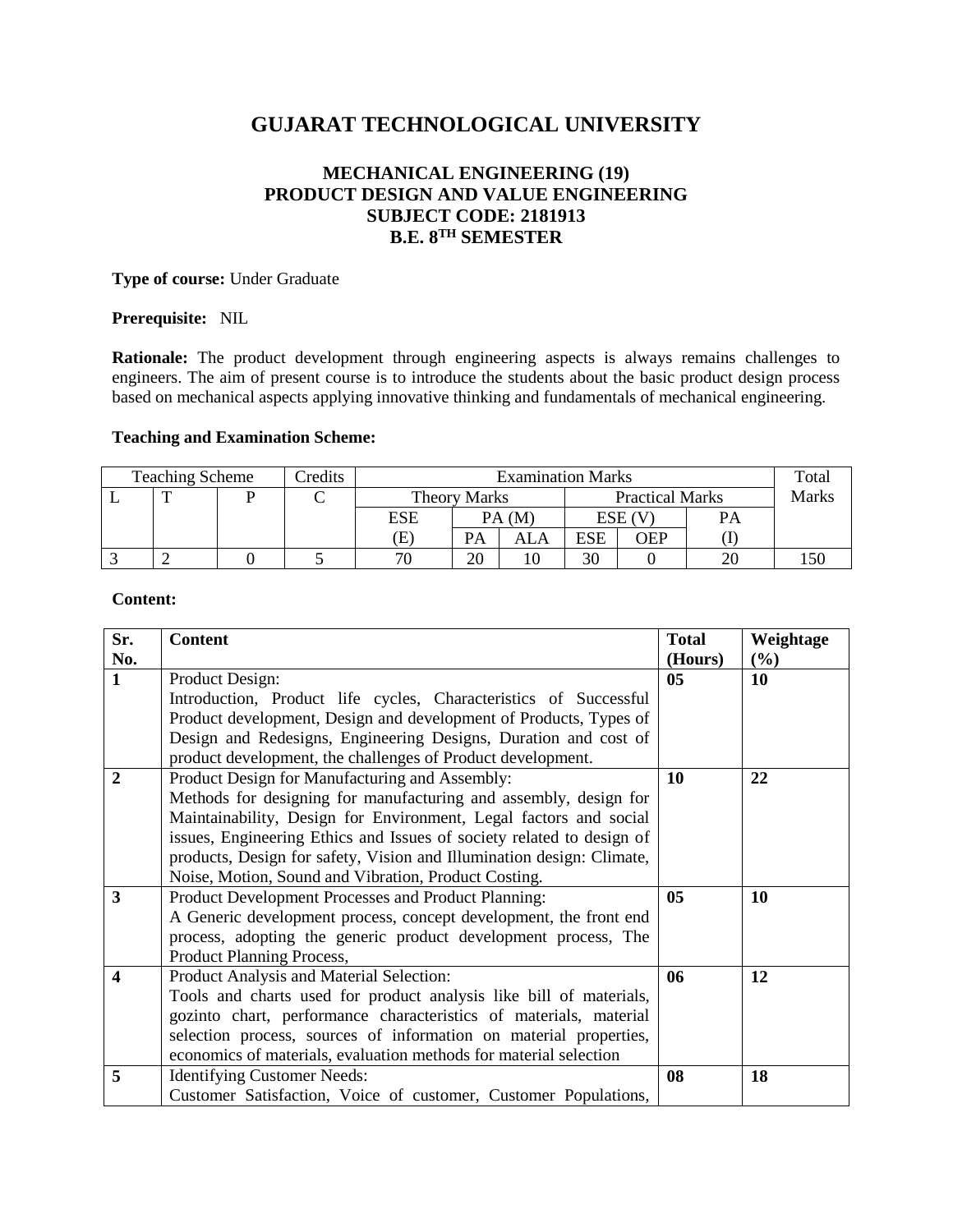|   | Types of customer needs, Customer need models. Gathering<br>Customer needs: Need Gathering Methods, Conducting Interviews:<br>Like Dislike Method, Articulated-Use Method, Product feel and<br>Industrial Design, Organizing and Prioritizing Needs: Grouping<br>Interpreted needs, Affinity Diagram, Determining need Importance, |    |      |
|---|------------------------------------------------------------------------------------------------------------------------------------------------------------------------------------------------------------------------------------------------------------------------------------------------------------------------------------|----|------|
|   | Customer use patterns, Customers need Documentation.                                                                                                                                                                                                                                                                               |    |      |
| 6 | Value Engineering:<br>Definition, Value Engineering Function: Approach of Function,<br>Evaluation of Function, Determining Function, Classifying Function,<br>Evaluation of costs, Evaluation of Worth, Determining Worth,<br>Evaluation of Value, FAST Diagramming                                                                | 08 | 18   |
|   | Case Studies on Product Design Development and Value Engineering                                                                                                                                                                                                                                                                   | 04 | 10   |
|   | <b>Total</b>                                                                                                                                                                                                                                                                                                                       | 46 | 100% |

# **Suggested Specification table with Marks (Theory):**

| <b>Distribution of Theory Marks</b> |       |         |         |         |       |  |  |  |
|-------------------------------------|-------|---------|---------|---------|-------|--|--|--|
| R Level                             | Level | A Level | N Level | E Level | Level |  |  |  |
|                                     | 10    |         | 20      |         | 10    |  |  |  |

# **Legends: R: Remembrance; U: Understanding; A: Application, N: Analyze and E: Evaluate C: Create and above Levels (Revised Bloom's Taxonomy)**

Note: This specification table shall be treated as a general guideline for students and teachers. The actual distribution of marks in the question paper may vary slightly from above table.

# **References:**

- 1. Product Design, by Kevin Otto, Kristin wood, Pearson Education Inc.
- 2. Product design and development, by K.T. Ulrich and S.D. Eppinger, Tata McGraw Hill
- 3. Product Development, by Chitale & Gupta, Tata McGraw Hill
- 4. The Mechanical Process Design, by David Ullman, McGraw hill Inc
- 5. Engineering Design Process, by Yousef Haik, T M M Shahin, Cengage Learning
- 6. Product design & process Engineering by Niebel & deeper, McGraw hill
- 7. Value Management by Heller, Addison Wasley
- 8. Value Engineering A how to Manual S. S. Iyer, New age International Publishers
- 9. Value Engineering : A Systematic Approach by Arthur E. Mudge Mc GrawHill
- 10. New Product Development Timjones. Butterworth Heinmann, Oxford.
- 11. Value Engineering A how to Manual S. S. Iyer, New age International Publishers
- 12. Value Engineering : A Systematic Approach by Arthur E. Mudge Mc GrawHill
- 13. Assembly automation and product design by Geoffrey Boothroyd, CRC Taylor & Francis

#### **Course Outcome:**

- 1. Confidence to create new product based on mechanical design engineering.
- 2. Students will have knowledge of all mechanical aspects of product design by incorporating concept, creativity, structural, manufacturing, esthetic etc.
- 3. Students will have ability to solve open-ended problem belongs to design engineering that meet the requirements.